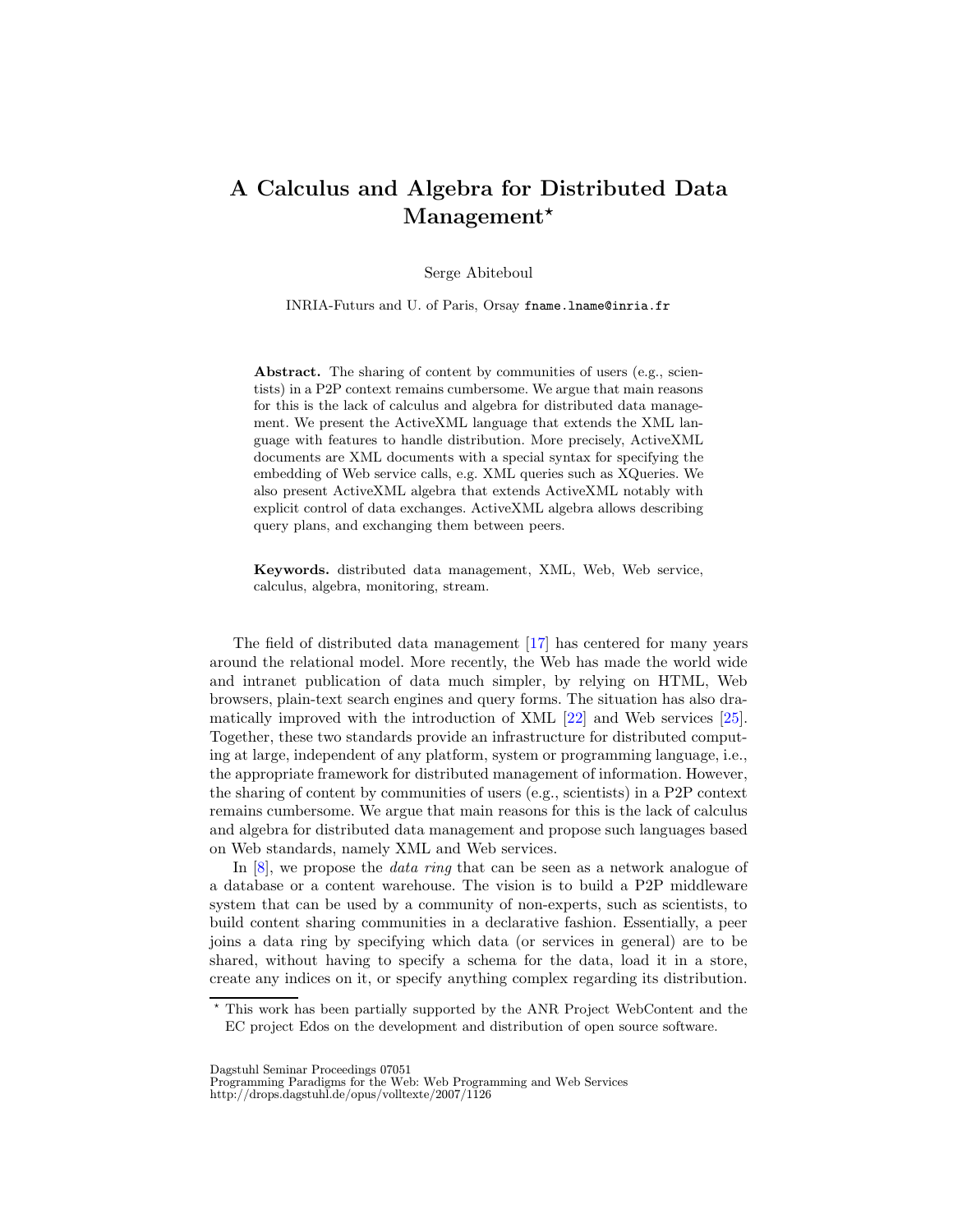## 2 S. Abiteboul

The data ring enables users to perform declarative queries over the aggregated data, and becomes responsible for reorganizing the physical storage of data and for controlling its distribution. Thus a primary focus of the data ring is simplicity of use. To achieve these goals, we identified a number of challenges:

- Self-administration Since the users of the data ring are non-expert, the deployment of the ring and its administration should be almost effort-less. This means that a number of tasks such as the selection of access structures (indices) or the gathering of the statistics to be used by optimizers have to be fully automatic.
- File management Since a large part of the data is going to reside in file systems, we need very efficient processing and optimization of queries over files, including for instance the automatic selection of specific access structures over file collections.
- Query language To facilitate the exploitation of the ring by non-experts, the interfaces have to be mostly graphical and require the minimum expertise. They therefore must be based on declarative languages (calculus) in the style of relational calculus, rather than on languages such as Java or Ajax that require programming skills.
- Query optimization Query optimization has, by nature, to be distributed and peers should be able to exchange query plans. This motivates adopting an algebra for describing distributed query plans interleaving query optimization, query evaluation, and possibly, error recovery and transaction processing.

We present ActiveXML, a declarative framework that harnesses XML and Web services for the integration and management of distributed data. An ActiveXML document is an XML document where some of the data is given explicitly, while other portions are given only intensionally by means of embedded calls to Web services, typically XML queries. By calling the services, one can obtain up-to-date information. In particular, ActiveXML provides control over the activation of service calls both from the client side (pull) or from the server side (push).

It should be noted that the idea of mixing data and code is not new, e.g., stored procedures in relational systems [\[19\]](#page-3-2), method calls in object-oriented databases [\[10\]](#page-2-2), and queries in scripting languages such as PHP. The novelty is that since both XML and Web services are standards, ActiveXML documents can be universally understood, and therefore can be universally exchanged.

We also present the ActiveXML algebra that extends ActiveXML in two main directions: (i) with generic services that can be supported by several peers (e.g., query services), (ii) with explicit control of the evaluation of ActiveXML documents (eval operator) and of data exchange (send and receive operators). The algebra can be used to describe query (evaluation) plans. Using rewrite rules, query plans may be optimized in a standard way. More fundamentally, the query plans are distributed and can be exchanged between peers. Thus the tasks of query evaluation and optimization can be distributed among the peers of the network.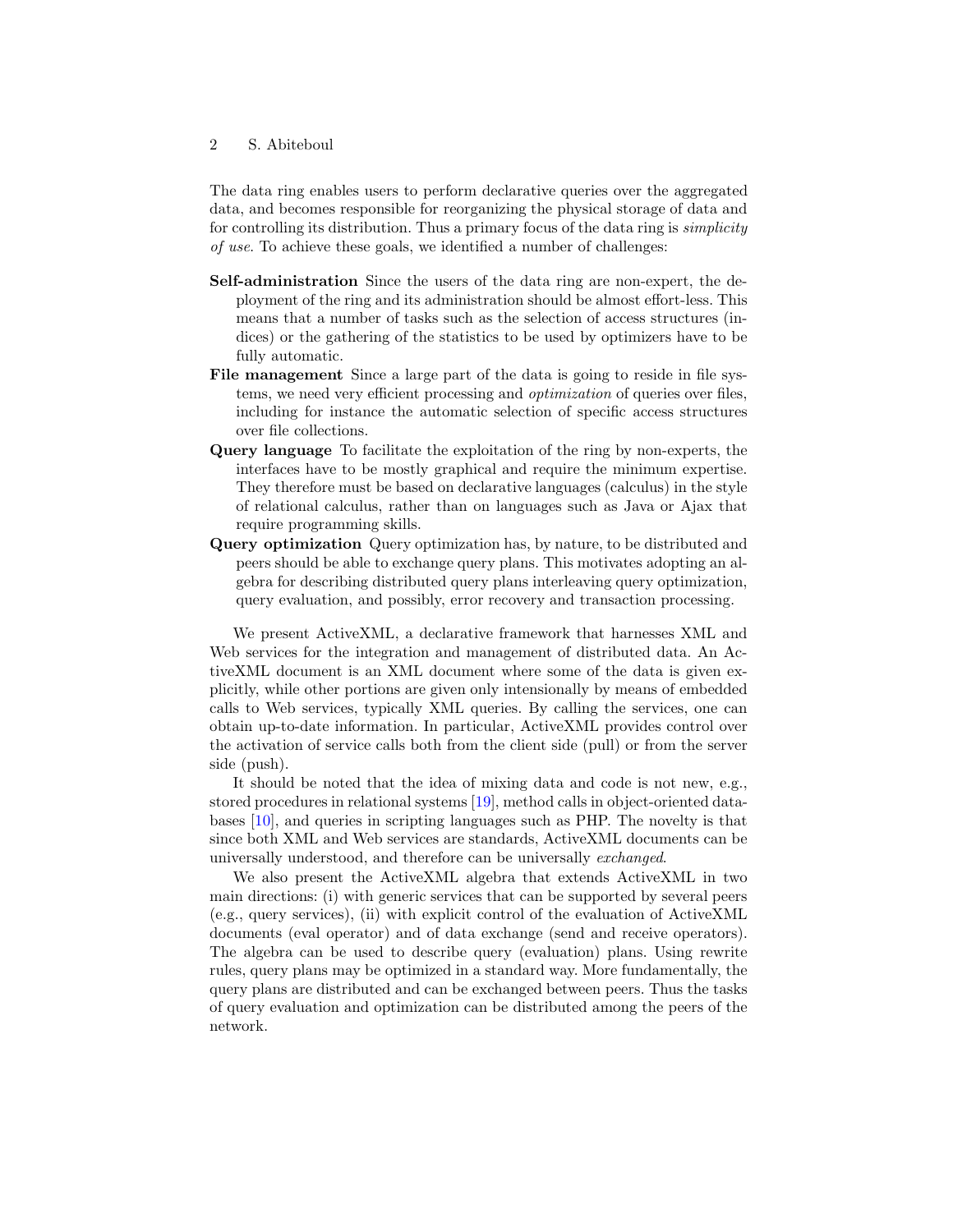The ActiveXML project has been going on for several years. A system is now available as open source  $[9]$ . In  $[16]$ , a technique to decide whether or not calls should be activated based on typing is introduced. The general problem has deep connections with tree automata [\[12\]](#page-2-5) and alternating automata, i.e., automata alternating between universal and existential states [\[18\]](#page-2-6). Optimization issues in the context of ActiveXML are presented in [\[2\]](#page-2-7). In [\[5\]](#page-2-8), a framework for managing distribution and replication in the context of ActiveXML is considered. Foundations of ActiveXML are studied in [\[3\]](#page-2-9). A preliminary version of the algebra appeared in [\[7\]](#page-2-10).

## References

- 1. S. Abiteboul, Z. Abrams, S. Haar, and T. Milo. Diagnosis of asynchronous discrete event systems - Datalog to the rescue! In ACM PODS, 2005.
- <span id="page-2-7"></span>2. S. Abiteboul, O. Benjelloun, B. Cautis, I. Manolescu, T. Milo, N. Preda, Lazy Query Evaluation for Active XML, In Proc. of ACM SIGMOD 2004.
- <span id="page-2-9"></span>3. S. Abiteboul, O. Benjelloun, T. Milo, Positive Active XML, In Proc. of ACM PODS, 2004.
- <span id="page-2-8"></span>4. S. Abiteboul, P. Buneman, D. Suciu, Data on the Web, Morgan Kaufmann, 2000.
- 5. S. Abiteboul, A. Bonifati, G. Cobena, I. Manolescu, T. Milo, Active XML Documents with Distribution and Replication, In Proc. of ACM SIGMOD, 2003.
- 6. S. Abiteboul, R. Hull, and V. Vianu. Foundations of Databases. Addison-Wesley, Reading-Massachusetts, 1995.
- <span id="page-2-10"></span>7. Abiteboul, S., I. Manolescu, E. Taropa. A framework for distributed XML data management. In Proc. EDBT. 2006.
- <span id="page-2-1"></span>8. Serge Abiteboul, Neoklis Polyzotis, The Data Ring: Community Content Sharing In Proceedings of CIDR, 2007.
- <span id="page-2-3"></span><span id="page-2-2"></span>9. The ActiveXML project, INRIA, http://activexml.net.
- 10. The Object Database Standard: ODMG-93, editor R. G. G. Cattell, Morgan Kaufmann, San Mateo, California, 1994.
- 11. Sharma Chakravarthy, Jennifer Widom: Foreword: Special Issue on Active Database Systems. J. Intell. Inf. Syst. 7(2): 109-110. 1996.
- <span id="page-2-5"></span>12. H. Comon, M. Dauchet, R. Gilleron, F. Jacquemard, D. Lugiez, S. Tison, M. Tommasi, Tata, Tree Automata Techniques and Applications, www.grappa.univlille3.fr/tata/
- 13. The Edos Project, http://www.edos-project.org/
- 14. Laura M. Haas, Donald Kossmann, Edward L. Wimmers, and Jun Yang. Optimizing Queries Across Diverse Data Sources. In vldb97, pages 276–285, San Francisco, CA, USA, 1997. Morgan Kaufmann Publishers Inc.
- 15. M. Harren, J. Hellerstein, R. Huebsch, B. Thau Loo, S. Shenker, and I. Stoica. Complex queries in dht-based peer-to-peer networks. In Peer-to-Peer Systems Int. Workshop, 2002.
- <span id="page-2-4"></span>16. T. Milo, S. Abiteboul, B. Amann, O. Benjelloun, F. Dang Ngoc, Exchanging Intensional XML Data, In Proc. of ACM SIGMOD, 2003.
- <span id="page-2-0"></span>17. M.T. Ozsu, P. Valduriez, Principles of Distributed Database Systems, Prentice-Hall, 1999.
- <span id="page-2-6"></span>18. A. Muscholl, T. Schwentick, L. Segoufin, Active Context-Free Games, Symposium on Theoretical Aspects of Computer Science, 2004.